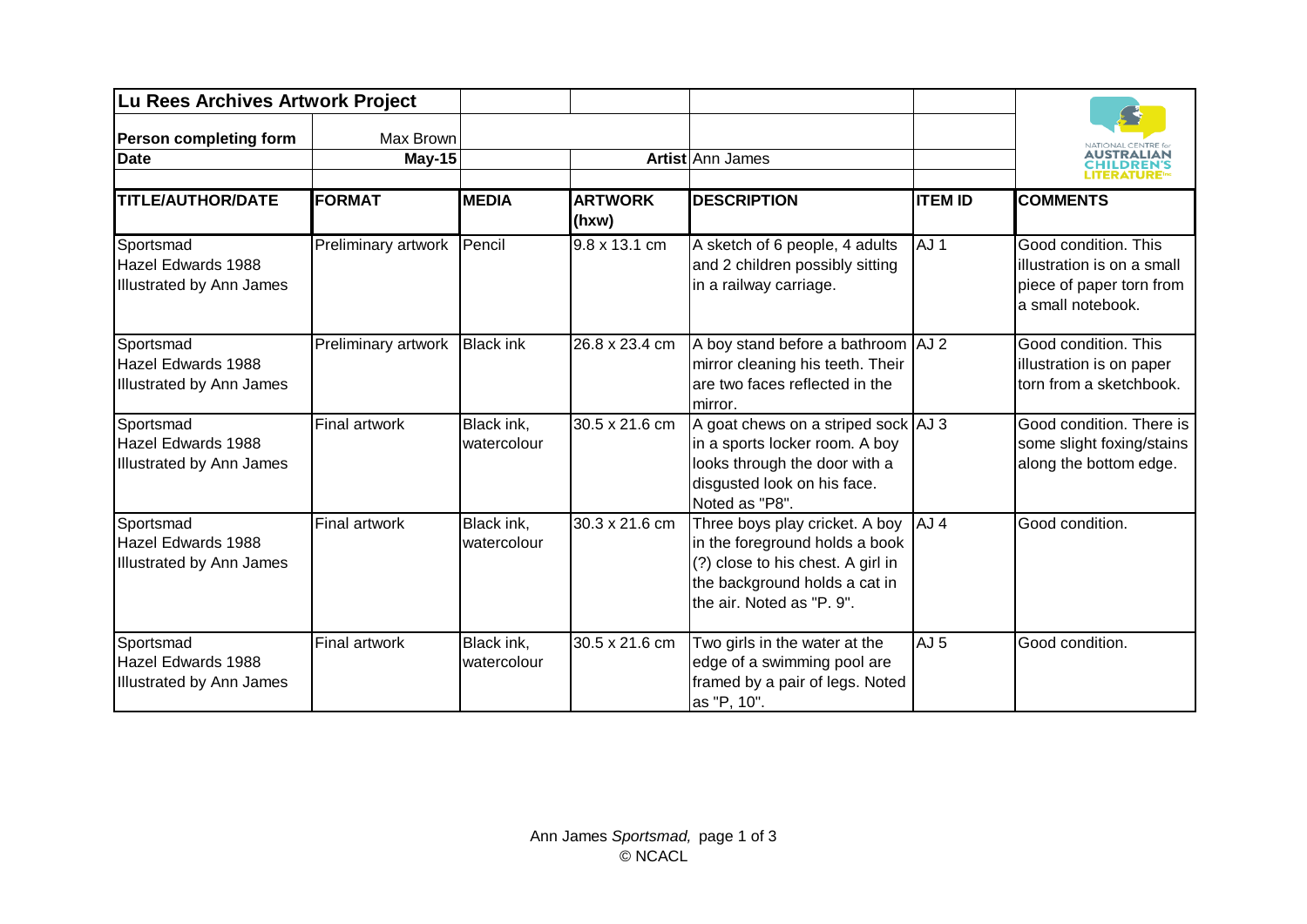| <b>TITLE/AUTHOR/DATE</b>                                           | <b>FORMAT</b>        | <b>MEDIA</b>              | <b>ARTWORK</b> | <b>DESCRIPTION</b>                                                                                                                                                                                               | <b>ITEM ID</b>  | <b>COMMENTS</b>                                                           |
|--------------------------------------------------------------------|----------------------|---------------------------|----------------|------------------------------------------------------------------------------------------------------------------------------------------------------------------------------------------------------------------|-----------------|---------------------------------------------------------------------------|
|                                                                    |                      |                           | (hxw)          |                                                                                                                                                                                                                  |                 |                                                                           |
| Sportsmad<br>Hazel Edwards 1988<br><b>Illustrated by Ann James</b> | <b>Final artwork</b> | Black ink,<br>watercolour | 30.4 x 21.4 cm | 2 illustrations. 1. A small<br>illustration of a runner with a<br>pack on his back running away<br>from the reader. 2. The runner<br>with the backpack runs past<br>two children and a dog. Noted<br>as "P. 11". | AJ <sub>6</sub> | Good condition.                                                           |
| Sportsmad<br>Hazel Edwards 1988<br><b>Illustrated by Ann James</b> | Final artwork        | Black ink,<br>watercolour | 30.4 x 21.4 cm | A young person sucks on a<br>strand of spaghetti as 6 people<br>and a dog look on. Noted as<br>"P. 14".                                                                                                          | AJ <sub>7</sub> | Good condition.                                                           |
| Sportsmad<br>Hazel Edwards 1988<br><b>Illustrated by Ann James</b> | <b>Final artwork</b> | Black ink,<br>watercolour | 30.4 x 21.3 cm | 4 children participate in a<br>footrace. In the middle of the<br>race a man and a woman<br>chase a dog. A group of<br>spectators look on. Noted as<br>"P. 15".                                                   | AJ <sub>8</sub> | Good condition.                                                           |
| Sportsmad<br>Hazel Edwards 1988<br><b>Illustrated by Ann James</b> | Final artwork        | Black ink,<br>watercolour | 30.4 x 21.3 cm | A blond man in a green<br>tracksuit looks on a boy pulls<br>on a striped sock. Noted as "P.<br>16".                                                                                                              | AJ <sub>9</sub> | Good condition. There<br>are a few small stains<br>along the bottom edge. |
| Sportsmad<br>Hazel Edwards 1988<br>Illustrated by Ann James        | Final artwork        | Black ink,<br>watercolour | 30.7 x 21.4 cm | A boy, wearing a lifesaver's<br>cap and a jersey with the<br>number "2" on the back, looks<br>at himself in a mirror. Noted as<br>"P. 17".                                                                       | AJ 10           | Good condition.                                                           |
| Sportsmad<br>Hazel Edwards 1988<br>Illustrated by Ann James        | Final artwork        | Black ink,<br>watercolour | 30.3 x 21.4 cm | A girl celebrates as he scores<br>a goal at hockey. The<br>opposition members look on in<br>anger or bewilderment. Noted<br>as "P. 18".                                                                          | <b>AJ 11</b>    | Good condition.                                                           |
| Sportsmad<br>Hazel Edwards 1988<br><b>Illustrated by Ann James</b> | <b>Final artwork</b> | Black ink,<br>watercolour | 30.5 x 21.5 cm | A group of boys sit in front of<br>TV eating a meal. Noted as "P.<br>$22"$ .                                                                                                                                     | <b>AJ 12</b>    | Good condition.                                                           |